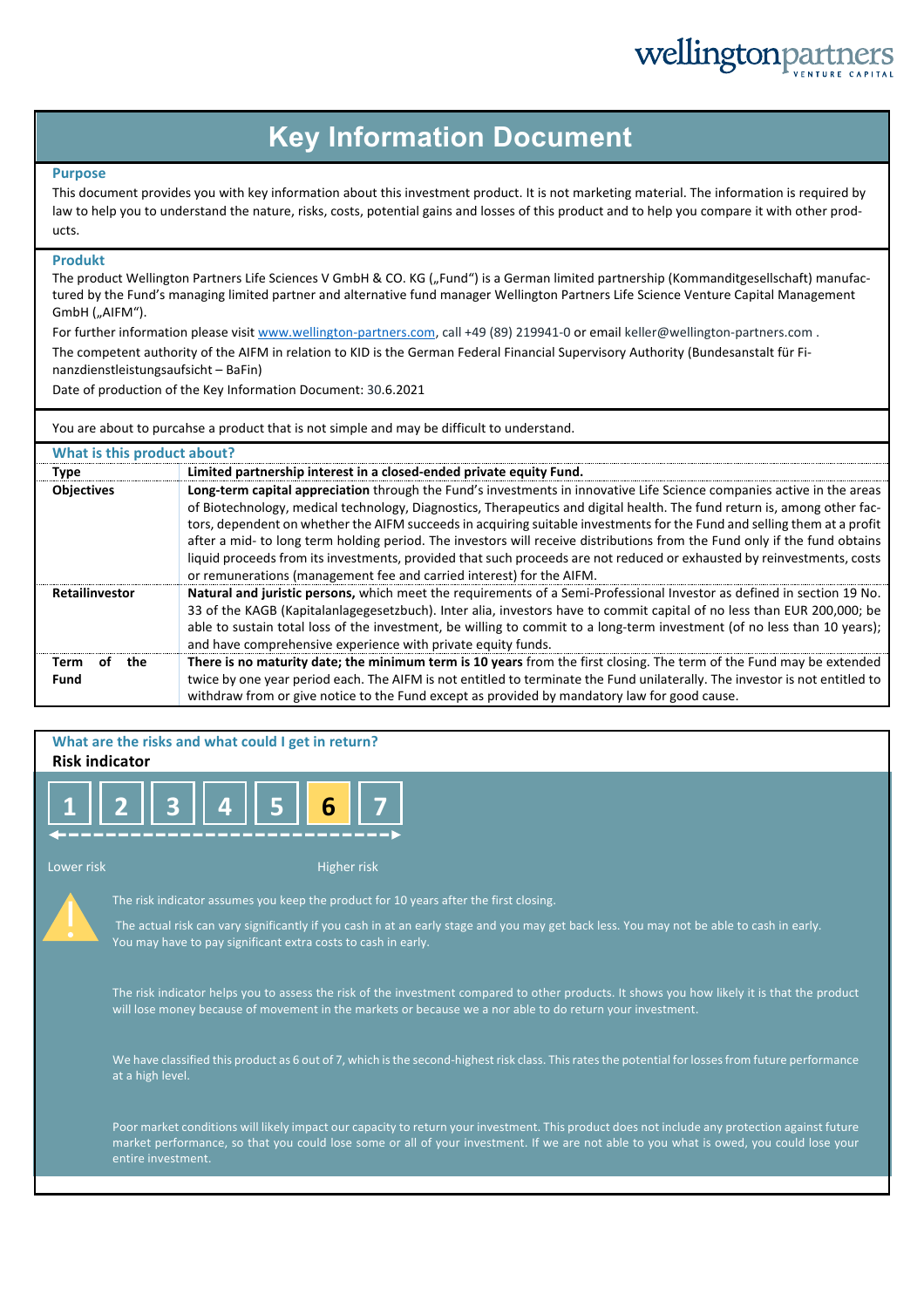# wellingtonpa

#### **Performance-Scenarios**

| Investment 10,000 EUR<br><b>Scenarios</b> |                                    | 1 Jahr           | 5 Jahre      | 10 Jahre<br>(Empfohlene Halte-<br>dauer) |
|-------------------------------------------|------------------------------------|------------------|--------------|------------------------------------------|
| <b>Stress scenario</b>                    | What you might back after<br>costs | <b>9.772 EUR</b> | 8.933 EUR    | 3.254 EUR                                |
|                                           | Average Return each year           | $-2,3\%$ p.a.    | $-6,7%$ p.a. | $-22,4%p.a.$                             |
| Unfavorable<br>scenario                   | What you might back after<br>costs | <b>9.772 EUR</b> | 8.933 EUR    | <b>11.003 EUR</b>                        |
|                                           | Average Return each year           | $-2,3%$ p.a.     | $-6,7%$ p.a. | 2,3%p.a.                                 |
| Modearate<br>scenario                     | What you might back after<br>costs | <b>9.772 EUR</b> | 8.933 EUR    | <b>19.804 EUR</b>                        |
|                                           | Average Return each year           | $-2,3%$ p.a.     | $-6,7%$ p.a. | 18,2 % p.a.                              |
| <b>Optimistic</b><br>scenario             | What you might back after<br>costs | <b>9.772 EUR</b> | 8.933 EUR    | <b>26.203 EUR</b>                        |
|                                           | Average Return each year           | $-2,3%$ p.a.     | $-6.7%$ p.a. | 26,6 % p.a.                              |

This table shows the money you could get back over the next 10 years from the first closing (recommended and minimum holding period), under different scenarios, assuming that you invest EUR 10,000. The scenarios shown illustrate how your investment could perform. You can compare them with the scenarios of other products. The scenarios presented are an estimate of future performance based on evidence from the past on how the value of this investment varies and are not an exact indicator. What you get will vary depending on how the market performs and how long you keep the product.

The stress scenario shows what you might get back in extreme market circumstances, and it does not take into account the situation where we are not able to pay you. Your maximum loss would be that you will lose all your investment.

This product cannot be easily cashed in. This means it is difficult to estimate how much you would get back if you cash in before the end of the recommended holding period. You will either be unable to cash in early or you will have to pay high costs or make a large loss if you do so.

The figures shown include all the costs of the product itself but may not include all the costs that you pay to your advisor or distributor. The figures do not take into account your personal tax situation, which may also affect how much you get back

#### **What happens if the AIFM is unable to distribute?**

In this case, you will not recover your investment. There is no compensation or guarantee scheme. No guarantee as to future performance or future returns from the Fund can be given.

#### **What are the costs?**

The Reduction in Yield (RIY) shows what impact the total costs will have on the investment return you might get. The total costs take into account one-off, ongoing and incidental costs. The amounts shown here are the cumulative costs of the product itself, for three different holding periods. They do not include potential early exit penalties. The figures assume you invest EUR 10,000. The figures are estimates and may change in the future.

#### **Costs over time**

The person selling to you or advising you about the product may charge you additional costs. If so, this person will provide you with information about these costs and show you the impact that of the additional costs on your investment over time.

| Investment 10,000 EUR           | If you cash in after 1 year | If you cash in after 5 years | If you cash in after $10$<br><b>vears</b> |
|---------------------------------|-----------------------------|------------------------------|-------------------------------------------|
| <b>Total costs</b>              | <b>228 EUR</b>              | <b>1.067 EUR</b>             | <b>4.196 EUR</b>                          |
| Impact on return (RIY) per Year | 2.3%                        | 6.7%                         | 8.3%                                      |

#### **Composition of costs**

The table below shows:

- The impact each year of different types of costs could have on the investment return you might get at the end of the recommended holding period;
- The meaning of the different cost categories.